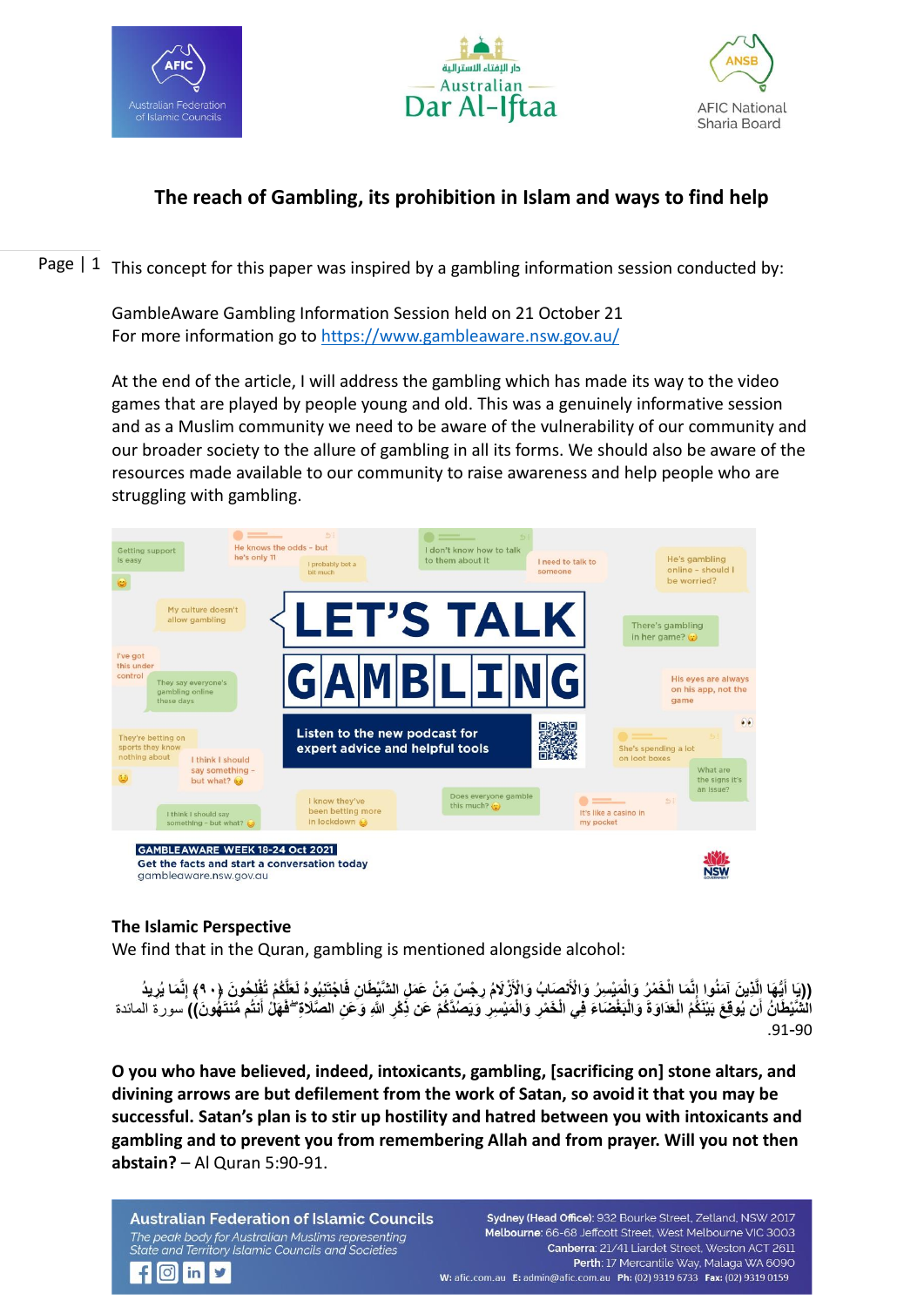





Intoxicants and gambling are mentioned together because although they are different vices, they share some heavy consequences. The consequences mentioned are that their practice tends to (among other things) cause enmity and hatred between people and distract them

# Page | 2 from the remembrance of Allah.

There is also a similarity between gambling and *riba* (usury/interest). They are alike in the sense that a person may feel that their transaction is not unlike a regular, permissible transaction. This is especially true these days where gambling can now be done anywhere and in spaces which are seemingly safe from it. This may be explored further in a future article, but for now I will share a brief measure to help people determine whether a transaction they are a part of would be considered gambling and is therefore not permitted in Islam:

- Does the money/product/in-game item you want to acquire only have a % chance of being attained?
- Is there a winner and a loser in the transaction (meaning one of the parties does not get what they want)?

If the answer to either of these questions is yes, then in all likelihood you are engaging in gambling.

# **Who is GambleAware?<sup>1</sup>**

GambleAware is an organisation that raises awareness about the impact of gambling on individuals and the people close to them and provides counselling treatment. The service coverage extends to 10 regions, which predominantly align with the local health districts. The University of Sydney is the source provider and there are currently 2 service providers:

- Catholic Care Sydney
- **Wesley Mission**

GambleAware services are free to members of the community. They are funded by the Office of Responsible Gambling. Their service offering includes:

**Counselling** 

 $f$   $\circ$  in  $\prime$ 

- Self-help
- **Therapy**

GambleAware emphasized their desire to have strong links across segments of the community. Their community engagement strategy includes:

- 1. Effective service coverage
- 2. Having a dedicated community engagement officer
- 3. Leveraging new technology and communication strategies to link community organisations across the region to increase referrals.
- 4. Integration with the GambleAware Statewide Aboriginal Service and the GambleAware

 $1$  The information in the rest of the article was adapted from the session conducted by GambleAware.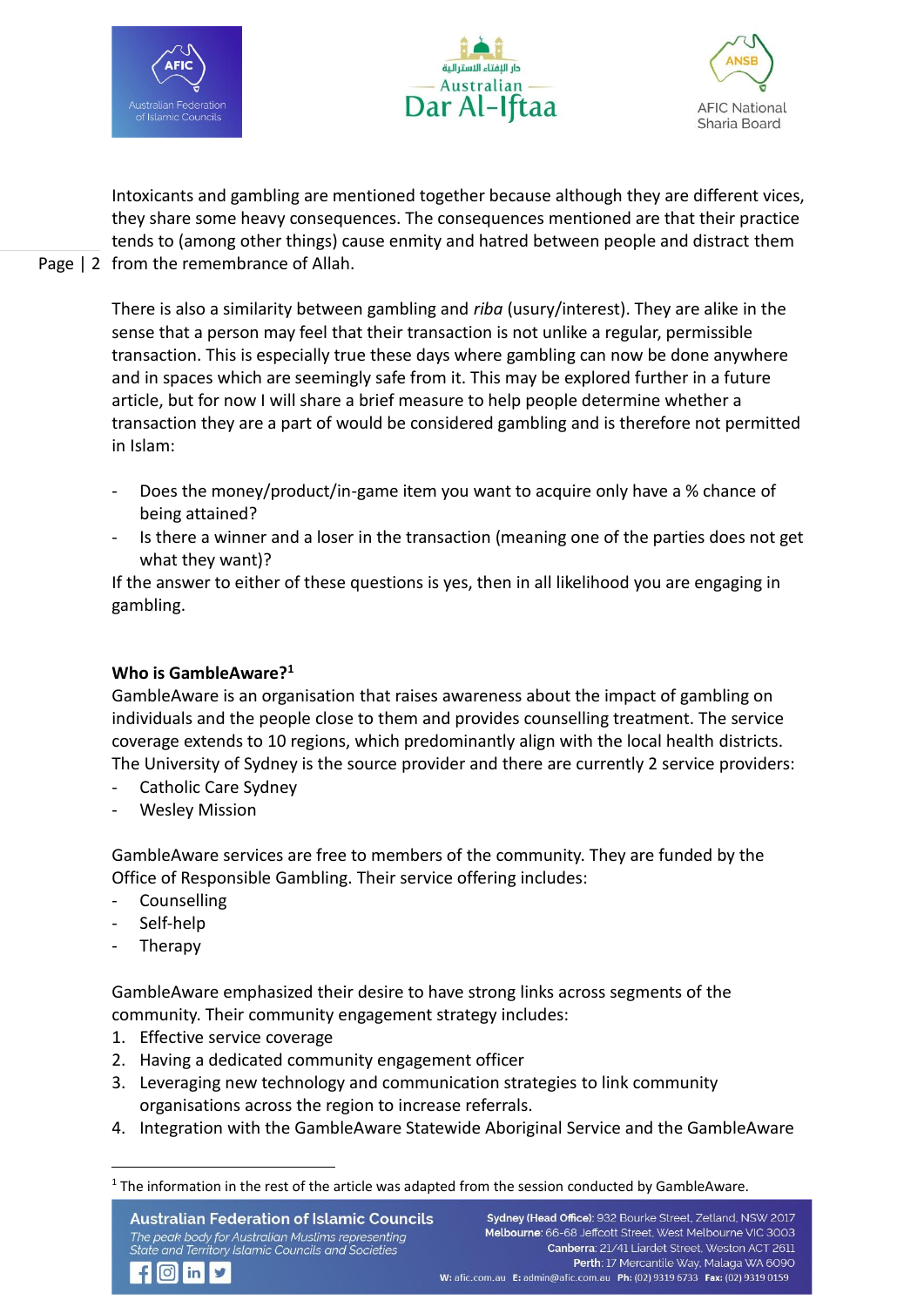





5. Statewide Multicultural Service

### **GambleAware Treatment and Support Services**

- Page | 3 -Free and confidential face to face, online, and phone counselling
	- Psychological treatment for gambling and counselling for partners and family.
	- Financial counselling
	- Support for self-exclusion (where the individual takes measures to have him or herself banned) from clubs, hotels and casinos.
	- Outreach works to groups such as ATSI, CALD, and prison populations.
	- Education and self-help resources.

**Multiple entry points:** The organisation has a "no wrong door" policy, meaning there are several ways you can access support, including:

- Contacting a financial counsellor directly
- Contacting a service within the GambleAware program
- Connecting with a Community Engagement Officer
- Phoning the intake line
- Contacting a gambling counsellor directly

Warm referrals (doing the referral together) from stakeholders are advised as opposed to cold referrals (giving them a phone number and telling them to call). This can be done by a family member, counsellor, or any other stakeholder.

One of the early stages of support includes identifying gambling support needs and other needs by conducting a thorough needs assessment. Part of the needs assessment includes a gambling effects measure. The measure classifies harms into seven domains. The domains are designed to reflect conceptually distinct, but likely related areas in which harms can be experienced due to gambling behaviour. Questions concern different areas of a client's life which may have been affected by gambling.

If the client is able to more clearly identify other needs for support, GambleAware has the resources to switch and provide the other help first.

#### **Gambling Harm Indicators**

Consider:

- Types of gambling
- **Frequency**
- Amount of money spent (relative to income)
- Spending more money and time than intended
- Chasing losses, chasing wins
- Hiding or lying about gambling
- Failed attempts to stop on their own

**Australian Federation of Islamic Councils** The peak body for Australian Muslims representing State and Territory Islamic Councils and Societies

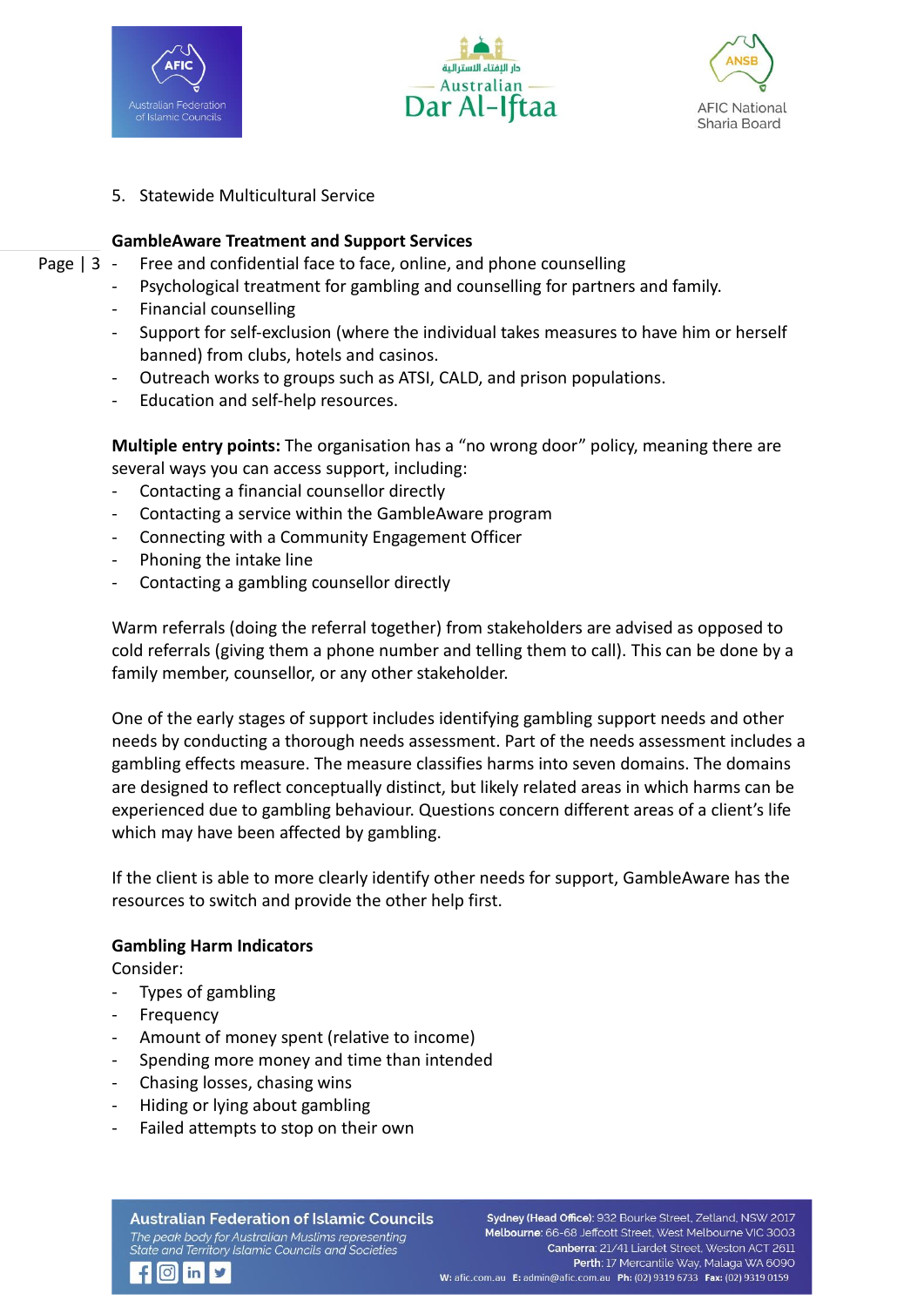





### **Impacts of gambling on other areas**

- Debt or other financial problems
- Mental health (stress, anxiety, depression, suicidal thoughts)
- Page  $|4 -$ Relationship problems, impacts on family
	- Impacts on work (eg. Difficulties focusing) and everyday functioning (eg. Social withdrawal).
	- Physical health (due to disrupted sleep, poor diet, high stress, self-neglect)
	- Legal issues

The Psychological model which has been accepted for use in this space is the CBT (cognitive behaviour therapy) treatment model, and includes:

- Psychoeducation: to help the client understand the cycle of gambling
- Identifying and correcting incorrect beliefs about gambling
- Identifying and managing high-risk situations for gambling
- Building a meaningful life without gambling

#### **How gambling problems develop and are maintained**

- Positive first impressions of gambling
- Before and during a gambling session they have hopes for a positive outcome
- Short term thinking
- (misinformed) theory of winning
- Highlighting wins, forgetting losses

# **Counselling for affected others**

For every problem gambler there are 6 people around them who are affected. Partners and family members can seek support from GambleAware for:

- Information about gambling and gambling treatment
- Guidance for how to start a conversation about gambling and encourage their loved ones to seek professional help.
- Relationship difficulties (eg trust, communication, boundaries).
- Whether or not to provide financial assistance
- Protecting themselves from the impacts of gambling (eg financial, legal)
- Support for their own mental health (eg stress, anxiety, depression).

# **Screening for Gambling**

It is important to ask about gambling in a way that is compassionate, and nonjudgmental and allows space for the client to reflect on their gambling and the impacts on their life. Avoid questions such as: do you have problems with gambling? Raising the issue should be an explorative process.

Questions that may be asked during the mental health assessment or lifestyle assessment:

- Do you gamble?
- Can you tell me more about it? (open ended)
- What type of gambling do you engage with?
- How often?

**Australian Federation of Islamic Councils** The peak body for Australian Muslims representing State and Territory Islamic Councils and Societies